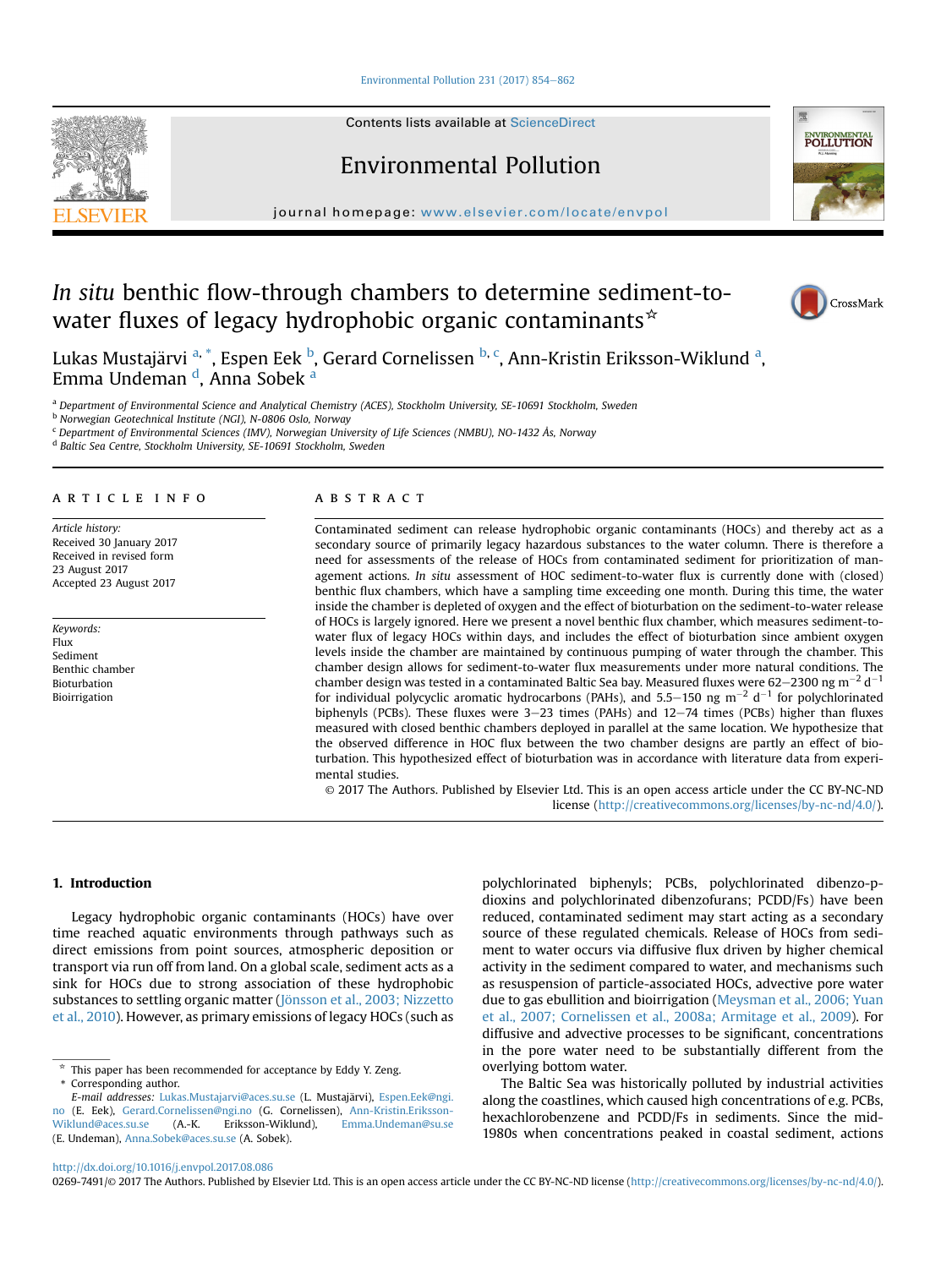were taken and emissions strongly reduced [\(Assefa et al., 2014;](#page-7-0) [Sobek et al., 2015](#page-7-0)). As sediments are still polluted, high chemical activity ratios between sediment and water may cause contaminated sediments to release legacy HOCs to water. For instance, high chemical activity ratios between pore water and bottom water for PCDD/Fs in coastal areas of the Baltic Sea were observed, demonstrating a potential release of PCDD/Fs from sediment to water ([Sobek et al., 2014\)](#page-8-0).

Several different methods exist and have been used for the assessment of flux of legacy pollutants from sediment to water, each with its advantages and disadvantages. In the end, the choice of method sets the limit for what is possible to determine, as there is an inherent trade-off between resembling the environment, on the one hand, and defining the boundaries and reducing uncertainties on the other. The diffusive flux of HOCs between sediment and water can indirectly be quantified by using Fick's first law of diffusion based on data on concentrations in bottom water and pore water [\(Eek et al., 2010; Liu et al., 2013; Lin et al., 2015\)](#page-7-0), as chemical transport takes place along a concentration gradient. The same principle is frequently used in multimedia models describing sediment-water mass transfer of HOCs [\(Wania et al., 2000, 2006\)](#page-8-0). Direct measurements of sediment-to-water flux have been done in micro- and mesocosm studies, where HOCs were collected by pumping the overlaying water through a filter followed by a polyurethane foam (PUF) sorbent ([Fisher et al., 1980; Larsson, 1985;](#page-7-0) [Granberg et al., 2008; Hedman et al., 2009](#page-7-0)). The flux was thereafter calculated from the mass of substance collected on the sorbent, the area of the sediment surface, and time of incubation.

Benthic chambers offer a method for in situ determination of sediment-to-water fluxes of chemicals, and have recently been used to determine sediment-water fluxes of nitrogen and phosphorous in the Baltic Sea [\(Viktorsson et al., 2013; Ekeroth et al.,](#page-8-0) [2016\)](#page-8-0), where the flux was calculated based on the difference in concentration over time inside the chamber. Benthic chambers have also been used for direct measurements of HOC fluxes from sediment to water [\(Eek et al., 2010; Cornelissen et al., 2011, 2012\)](#page-7-0). As it is difficult to measure HOC concentration changes over time in water inside the chamber, different systems for sediment-water flux measurements have been developed. In situ flux measurements of legacy HOCs have been performed by exposing an infinite sink (semi-permeable membrane device, SPMD, or a silicone polymer) to the water phase inside a closed chamber placed on the sediment bed [\(Eek et al., 2010; Cornelissen et al., 2011, 2012, 2016\)](#page-7-0) and the HOCs are sorbed as they are diffusing from the seabed. This is a similar principle frequently used in ex situ measurements where water exposed to a contaminated sediment surface was pumped through a sorbent [\(Schaanning et al., 2006; Granberg et al.,](#page-7-0) [2008; Josefsson et al., 2010](#page-7-0)). One drawback with the closed benthic chamber is that it does not allow for water flow through the chamber, which has the consequence that oxygen is depleted and anoxic conditions prevail during the main part of the deployment that often exceeds one month. Benthic organisms will therefore be severely disturbed and the natural effect of bioturbation on sediment-to-water flux is therefore not reflected in the measured flux.

Several studies have demonstrated that bioturbating organisms may increase the sediment-water flux of HOCs, with the observed flux being 0.25 (i.e. flux lowered due to bioturbation) to 25 times higher with bioturbation [\(Granberg et al., 2008; Hedman et al.,](#page-7-0) [2009; Josefsson et al., 2010; Koelmans and Jonker, 2011](#page-7-0)). The effect of bioturbation on the sediment-water flux of HOCs depends on both benthic species composition and density, as organisms differ in their mode of reworking the sediment and in how deep they can penetrate in to the sediment [\(Granberg et al., 2008; Hedman et al.,](#page-7-0) [2009; Josefsson et al., 2010; Kristensen et al., 2012\)](#page-7-0). Two bioturbation processes have been identified. i) moving of sediment particles vertically and horizontally, as organisms move within the sediment, and ii) moving of water within the sediment as organisms flush their burrows, termed bioirrigation ([Kristensen et al.,](#page-7-0) [2012\)](#page-7-0). Both processes may increase the sediment-to-water flux of contaminants. Particle mixing may move contaminated sediment particles from deeper layers to the surface and thus enhance the chemical activity ratio between water and surface sediment ([Josefsson et al., 2010\)](#page-7-0). Bioirrigation can increase the transport of methyl mercury from pore water to bottom water ([Benoit et al.,](#page-7-0) [2009\)](#page-7-0), and may accordingly increase the flux of dissolved HOCs. In areas where particle resuspension due to abiotic processes is negligible, bioturbation may be the most important process controlling the sediment-water flux of HOCs ([Reible et al., 1996](#page-7-0)).

The aim of the present study was to improve the possibilities of measuring environmentally realistic fluxes of legacy HOCs from contaminated sediment to water. We therefore developed an in situ benthic flow-through flux chamber for the determination of sediment-to-water flux of HOCs under environmentally realistic, oxic conditions. The flow-through chamber has the advantage that the total effect of bioturbation on the flux may be assessed. Bioturbation may be of particular importance for the flux from sediment to water for legacy HOCs, as they in general occur at higher concentrations at sediment depths that may be reached by benthic biota [\(Sobek et al., 2015; Assefa et al., 2014](#page-8-0)). By constantly pumping bottom water through the chamber, the oxygen concentration inside the chamber is kept at ambient levels and the benthic organisms in the chamber remain undisturbed. The flux measurements by the flow-through chamber were compared with i) fluxes measured in parallel with closed in situ chambers, and ii) fluxes calculated based on chemical concentration gradients between pore water and bottom water. A dynamic mass balance model was developed and applied to estimate the effects of chamber design on the measured flux.

## 2. Materials and methods

Details on chemicals and materials, chemical analysis and instrumental set up and QA/QC are available as Supplementary material, Text S1, Text S2, and Text S3.

## 2.1. Flow-through chamber design

The benthic flow-through flux chamber [\(Fig. 1](#page-2-0)) was developed for assessments of sediment-to-water flux of legacy HOCs in areas with a strong concentration gradient between sediment and water. The principle of the chamber is to collect HOCs released from sediment to water on a sorbent at the chamber outlet, by pumping water through the chamber. This is the same principle as commonly used for ex situ flux measurements using retrieved sediment cores ([Schaanning et al., 2006; Granberg et al., 2008; Josefsson et al.,](#page-7-0) [2010\)](#page-7-0). The experimental setup builds on the assumption that a steady state situation is quickly reached in the chamber where the net flux out of the sediment is equal to the flux out of the chamber, and the net flux from the sediment inside the chamber can therefore be estimated from the chemical mass captured on the infinite sink.

The chamber, made of stainless steel, is cylindrical with a diameter of 0.25 m, an area of 0.049  $m<sup>2</sup>$  and a volume of 3.4 L. Water is pumped by suction from the outlet through the chamber with an approximate flow of 1 L  $h^{-1}$  to retain aerobic conditions inside the chamber. First, water passes through a PUF sorbent at the chamber inlet to remove HOCs. At the chamber outlet, a second PUF sorbent captures HOCs released from sediment during deployment. A precombusted (450  $\degree$ C, overnight) GF/F-filter (nominal pore size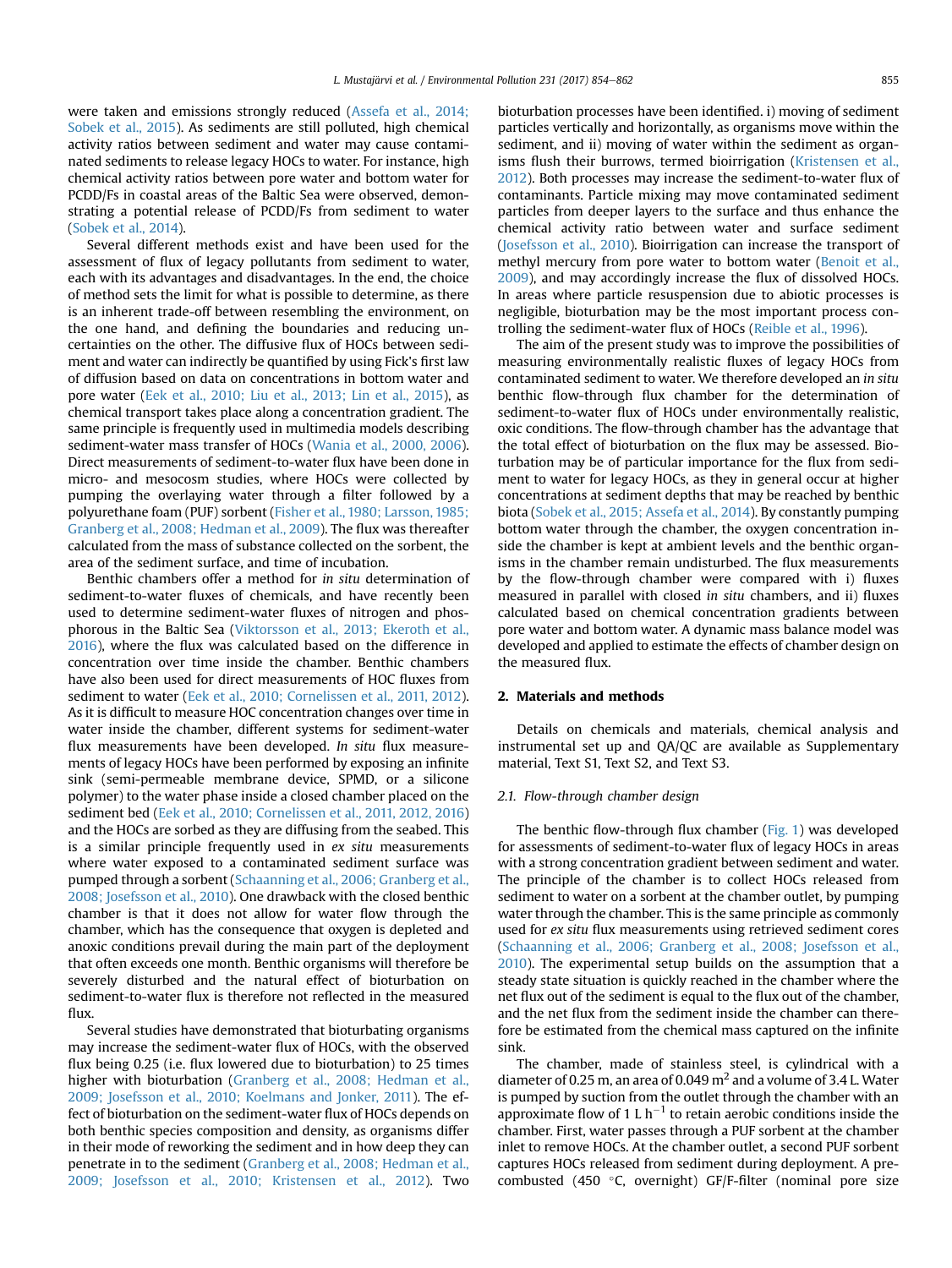<span id="page-2-0"></span>

Fig. 1. Schematic figure of the flow-through chamber, side view (A) and top view (B). Blue arrows indicate mater flow. Brown arrows indicate net sediment-to-water flux. (For interpretation of the references to colour in this figure legend, the reader is referred to the web version of this article.)

 $0.7 \mu$ m) is placed before the sorbent at the chamber outlet to prevent suspended particles to enter the sorbent. The filter prevents particles from being sampled by the sorbent, as in previous ex situ studies on HOC flux from sediment to water [\(Schaanning et al.,](#page-7-0) [2006; Granberg et al., 2008; Hedman et al., 2008; Josefsson et al.,](#page-7-0) [2012](#page-7-0)). A minor fraction of DOC-associated HOCs may be collected by the sorbent (for estimation of contribution; see below). To prevent the measured flux to be substantially affected by HOCs from the outside bottom water pumped through the chamber, the water pumped into the chamber was cleaned of HOCs on the incoming sorbent. For contaminants with a strong concentration gradient between sediment pore water and bottom water the effect of a lowered bottom water concentration will be minimal on the measured flux. In situations where pore water concentrations are close to the concentration in the overlying water the cleaning of the water flowing in to the chamber will lead to an overestimation of the flux. This can be corrected for by measuring the concentration in the water outside the chamber [\(Eek et al., 2010](#page-7-0)).

Batteries to power the pump are placed in a waterproof container on top of the chamber. By a delay function installed on the battery package, the sampling starts 10 h after placement of the chamber on the sediment bed. The 10 h delay allows suspended sediment particles to settle before water is pumped through the sorbent. The stainless steel sorbent holders (1 L inlet and 0.5 L outlet) were packed with 65 g and 45 g of PUF cut into cubes (1.5 cm<sup>3</sup>), corresponding to a density of 65 and 90 g PUF L $^{-1}$  in the inlet and outlet, respectively. The higher PUF density in the outlet sorbent holder was used to secure a higher hydraulic conductivity of the inlet compared to the outlet sorbent. This is important to minimize the pressure drop inside the chamber to avoid drawing pore water into the chamber. The small size and cubic shape of the sorbents were used to prevent the occurrence of preferential pathways for the water between the sorbent and the wall of the sorbent holder.

The oxygen demand inside the chamber during deployment was estimated based on a laboratory incubation test with five sediment cores sampled at the study site. The cores were closed with rubber stoppers. Dissolved  $O_2$  was measured in the water 1 cm above the sediment surface during six days (at  $17 \degree C$ ) using an Oxical-SL probe. The oxygen demand was determined based on a linear regression of  $O<sub>2</sub>$  concentration in the water over time. The resulting oxygen demand was 660–2590 µmol O $_2$  m $^{-2}$  h $^{-1}$ , which is 0.8–12 times the previously reported for the Gulf of Finland in the Baltic Sea (462–525  $\mu$ mol O<sub>2</sub> m<sup>-2</sup> h<sup>-1</sup>) ([Conley et al., 1997](#page-7-0)) and in the Baltic Proper (214–777 µmol O $_2$  m $^{-2}$  h $^{-1}$ ) ([Koop et al., 1990\)](#page-7-0). Based on the dissolved oxygen levels in the bottom water at sampling (8 mg L $^{-1}$ ), a water flow of 1 L h $^{-1}$  was considered sufficient, as it would supply the chamber with almost three times the amount of  $O<sub>2</sub>$  consumed by the sediment inside the chamber during three days of deployment.

# 2.2. Performance test of sorbent and water flow through the chamber

The amount of PUF sorbent needed to remove HOCs from incoming water (1st sorbent) and from water exiting the chamber (2nd sorbent) was determined in an initial study. For this, 2 L of spiked MilliQ water (9 PAHs; 2–6 rings at  $\mu$ g L<sup>-1</sup> level, and 7 PCBs;  $3-7$  Cl at ng L<sup>-1</sup> level) were pumped at a flow of approximately  $2 L h^{-1}$  through a sorbent holder containing varying masses of PUF (95–130 g PUF L $^{-1}$ ). Two sizes of sorbent holders were tested, 0.5 L and 1 L. The amounts of PAHs and PCBs in water exiting the sorbent were quantified as described in the Supplementary material. Sorption efficiency criteria were set to avoid breakthrough of the 1st sorbent and thus interference of the flux measurements at the 2nd sorbent, and to enable collection of all PCBs and PAHs that were released from the sediment (on the 2nd sorbent). We judged it necessary to have a 99% removal efficiency of individual HOCs from the incoming water if the concentration was >30 ng  $L^{-1}$  and a 90% removal efficiency of individual HOCs if the water concentration was <10 ng L<sup>-1</sup>. These criteria were based on concentrations in the sediment, estimates of concentration in bottom water  $(C_{bw})$  and flux from previous studies ([Eek et al., 2010](#page-7-0)) in combination with the volume of water pumped through the chamber. The hydraulic conductivity of the sorbent was determined with the sorbent holder (1 L) containing two different amounts of PUF (48 and 93 g PUF  $L^{-1}$ ). The water flow and the hydraulic head was monitored and the conductivity (K) was determined by  $K = (q^*1)/(A^*h)$ , where q is the flow [L h<sup>-1</sup>], l is the length of the sorbent holder [m], A is the cross section area  $[m^2]$  of the sample and h is the hydraulic head [m]. In addition, the flow rate through the chamber was assessed in a mesocosm study prior the in situ test. For this, a flow-through benthic chamber was placed in a cylindrical tank (i.d.: 0.9 m; h: 0.6 m), with 10 cm of sediment collected at the study site placed at the bottom of the mesocosm to mimic field conditions. The tank was filled with 150 L of water to cover the chamber in- and outlets and the water flow was measured at several time points during  $4-5$ days, which currently is the maximum duration of the battery. Water flow was measured through both the incoming and outgoing columns.

## 2.3. Study site, sampling and deployment

The flow-through chambers were tested in situ in Ålöfjärden (N58° 40'45; E17° 8'28) in June-July 2015. Ålöfjärden is a contaminated Baltic Sea bay in the direct vicinity of an active steelworks site, located approximately 100 km south of Stockholm. The salinity is  $6-8\%$  and water depth at the sampling sites was 7.5–9.5 m. The sediment consists of silty loam (see Table S1, Supplementary material), which has a hydraulic conductivity in the range of 10 $^{-9}$ -10 $^{-5}$  m s $^{-1}$  [\(Clapp and Hornberger, 1978; Freezer and](#page-7-0) [Cherry, 1979](#page-7-0)). The concentration of  $\sum$ PAH<sub>15</sub> in the sediments of the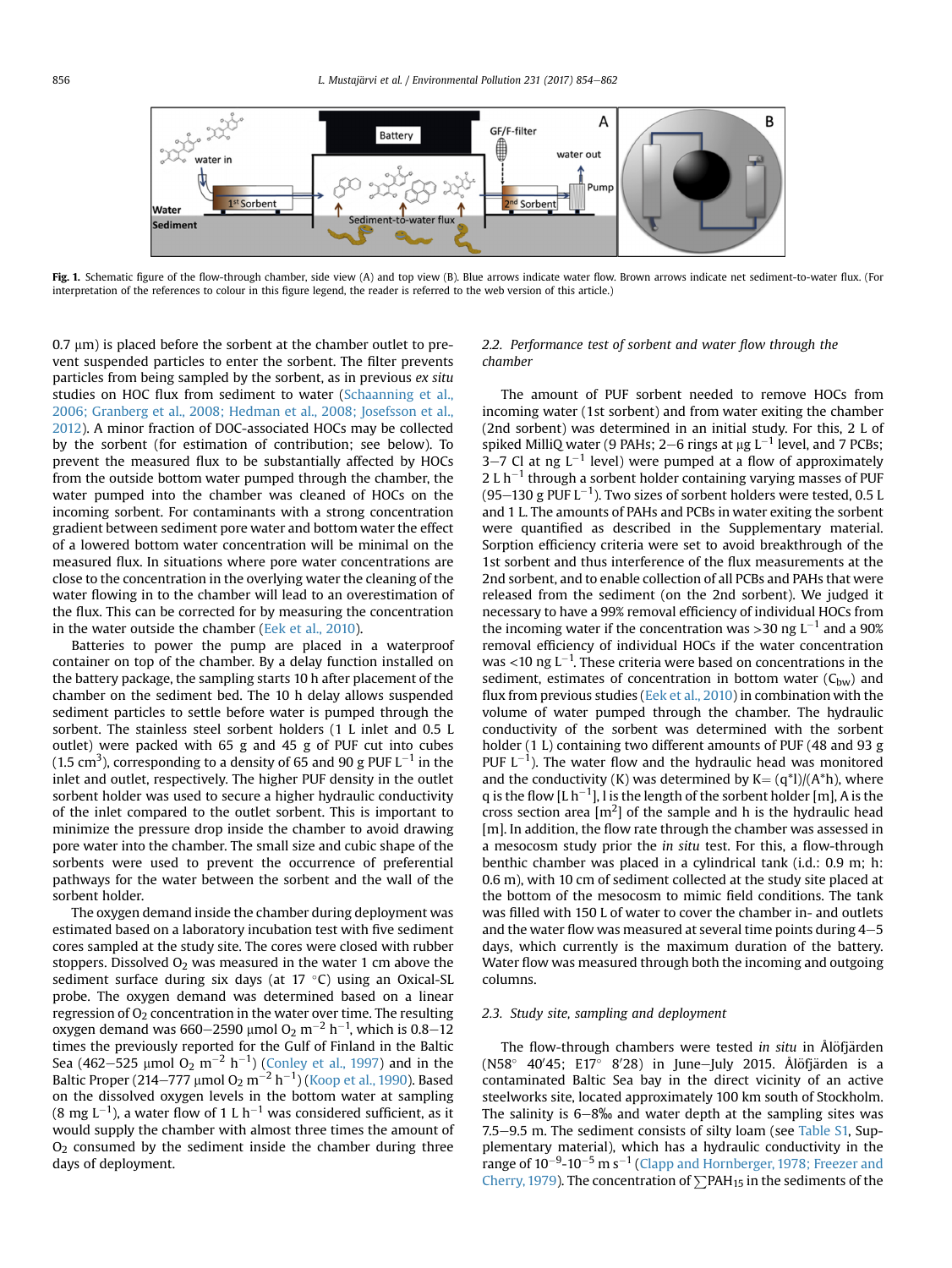<span id="page-3-0"></span>bay was in the range of 16  $\mu$ g g $^{-1}$  DW and the concentration of  $\sum$ PCB7 was approximately 50 ng g $^{-1}$  DW (Table S2, Supplementary material). To assess the potential for bioturbation, macrofauna densities were determined. Sediment from three Van Veen grabs was sieved (1 mm) and animals were collected for species identification. The densities of common benthic species in this area, such as amphipods (Monoporeia affinis), bivalves (Macoma balitica and Mytilus edulis) and polychaetes (Marenzelleria spp) were  $0-180$ , 610–290 and 350–230 (min-max) individuals  $\mathrm{m}^{-2}$ , respectively. The benthic community composition at the sampling site corresponded to the dominating type in this area of the Baltic Sea, however, the densities were slightly lower than reported by [Gogina](#page-7-0) [et al. \(2016\)](#page-7-0). An explanation might be natural spatial and temporal variance in abundance [\(Blomqvist and Bonsdorff, 1986; Bostr](#page-7-0)ö[m](#page-7-0) [and Bonsdorff, 1997\)](#page-7-0). Other species such as the bivalves Cerastobyssum hauniense, Cerastoderma glaucum and Mya arenaria were also identified in the sediments at densities  $\leq 10$  ind. m<sup>-2</sup> for the individual species. The species found at the study site represented both organisms dwelling in the top cm of the sediment (e.g. Monoporeia affinis and Macoma baltica), and organisms that may reach down to 40 cm (e.g. Marenzelleria spp.) (ŻMudziński, 1996; [Bradshaw et al., 2006](#page-8-0)).

Three benthic flow-through flux chambers were deployed for 3 days, along a 600 m transect from the inner towards the outer parts of the bay in areas with no direct interference from cargo ship traffic (Fig. S1, Supplementary material). To collect the freely dissolved fraction of PCBs and PAHs in bottom water  $(C_{bw})$ , 17- $\mu$ m passive samplers (polyoxymethylene; POM) ([Cornelissen et al.,](#page-7-0) [2008b\)](#page-7-0) were deployed at the same sites approximately 0.4 m above the sediment bottom for 4 months (3rd of July to 24th October 2015). Equilibrium for the analyzed PAHs and PCBs should be reached within this sampling duration ([Jonker and Koelmans,](#page-7-0) [2001; Cornelissen et al., 2008a, 2008b\)](#page-7-0). Three closed flux chambers, with identical chamber size and shape as the flow-through chamber but without water being pumped through the chamber, were deployed for 40 days (10th of October to 19th of November 2014) in the middle part of the transect. In the closed chambers, HOCs that diffuse from sediment to water were captured on an SPMD placed within the chamber [\(Eek et al., 2010\)](#page-7-0). In [Eek et al.](#page-7-0) [\(2010\)](#page-7-0) the SPMD was demonstrated to serve as an infinite sink during the same deployment time as used in this study. Sediment samples (sediment depth:  $0-5$  cm,  $n = 3$  per site) were collected with a gravity corer on the 30<sup>th</sup> June 2015 for determination of pore water and total sediment PCB and PAH concentrations and total organic carbon (TOC) content. The pore water concentrations ( $C_{pw}$ ) were determined in the laboratory using POM [\(Cornelissen et al.,](#page-7-0) [2008a\)](#page-7-0), by equilibrating sediment (25 g wet weight and 0.2 g POM) for 6 weeks in Erlenmeyer glass flasks together with MilliQ water (250 mL), NaN $_3$  (1 g L $^{-1}$ ) and NaCl (6 g L $^{-1}$ ) during horizontal shaking (180 rpm). Detailed descriptions of the analytical procedures to analyze PCBs and PAHs are available as Supplementary material, Text S2.

# 2.4. Measured and calculated flux

Flux is defined as the transport of chemicals from a defined area of one medium to another medium per unit time, e.g. the mass of chemical released per sediment area to water per day (equation (1)). The driving force governing the transport of chemicals is concentration gradients between the two media, where the transport occurs in the direction from high to low chemical activity. In this study, sediment-to-water flux of legacy HOCs was measured with two types of benthic chambers and calculated using a measured concentration gradient between pore water and bottom water. The measured flux, F<sub>measured</sub>, [ng m<sup>-2</sup> d<sup>-1</sup>] was determined

as:

$$
F_{\text{measured}} = \frac{\text{mass}}{\text{area} * \text{time}} \tag{1}
$$

where mass is the mass of substance [ng] quantified in either the outlet sorbent of the flow-through chamber, or in the infinite sink used in the closed chamber. Area is the chamber area  $[m^2]$  and time is the time (d) water was pumped through the chamber (i.e. deployment time minus 10 h) for the flow-through chamber, or total deployment time for the closed chambers. Inside the flowthrough chamber the condition for the sediment-water boundary layer  $(d_x)$  is assumed to be similar to the natural occurring conditions. Inside the closed chamber, however, two boundary layers will be present; one at the sediment-water interface and one at the water-infinite sink interface ([Eek et al., 2010](#page-7-0)). Assuming steady state is reached soon after placement of the closed chamber on the sediment bed, and equal transport through the two boundary layers, the concentration of contaminants in water inside the chamber will increase to half of the concentration in the pore water (see description in Text S7). Hence, when there is a strong gradient between pore water and bottom water ( $C_{pw}$  »  $C_{bw}$ ), the chemical gradient (see equation  $(2)$ ) between the water inside the chamber and the SPMD will be approximately half of what is occurring initially in the chamber (with the naturally occurring boundary layer). The closed chamber flux measurements were therefore multiplied by a factor of two to account for the weaker chemical gradient inside the chamber at steady state. Flux was calculated from the concentration gradient between pore water and bottom water using Fick's first law of diffusion (equation (2)). Fick's law is a mathematically simple model and will describe any diffusive flux as long as its different input parameters are well described.

$$
F_{\text{calculated}} = B_{\text{w}} \frac{C_{\text{pw}} - C_{\text{bw}}}{d_{\text{x}}} \tag{2}
$$

In equation (2),  $F_{calculated}$  is the sediment-to-water flux [ng m<sup>-2</sup>  $d^{-1}$ ], B<sub>w</sub> the diffusion coefficient [m<sup>2</sup> d<sup>-1</sup>] and d<sub>x</sub> is the thickness [m] of the diffusive boundary layer at the sediment-water interface.  $C_{\text{pw}}$  and  $C_{\text{bw}}$  are the freely dissolved concentrations [ng m<sup>-3</sup>] measured in sediment pore water and in bottom water. The  $d_x$  is the water adjacent to the seabed sediment where transport of chemicals between sediment and water is assumed to be restricted to diffusive transport. We assumed an average  $d_x$  of 0.0007 m as reported in [\(Eek et al., 2010\)](#page-7-0), which agrees with other laboratory and field measurements of  $d_x$  from similar aquatic systems (0.0001 m-0.002 m) [\(Santschi et al., 1983; J](#page-7-0)ø[rgensen and Revsbech,](#page-7-0) [1985; Archer et al., 1989; Jørgensen and Des Marais, 1990; Santschi](#page-7-0) [et al., 1991\)](#page-7-0). In case measured  $C_{pw}$  or  $C_{bw}$  were below limit of detection (LOD), a concentration calculated from the average blank value was used. The diffusion coefficient  $(B_w)$  was calculated from the molar mass of each substance as previously outlined [\(Eek et al.,](#page-7-0)  $2010$ ) and adjusted to 13 °C (average water temperature during sampling).  $C_{bw}$  can change with environmental conditions in the overlying water, while  $C_{\text{pw}}$  vary less with time than  $C_{\text{bw}}$ , but can vary with sediment depth and is influenced by sorption and desorption between pore water and sediment particles. Above a contaminated sediment where other major sources have been reduced, and with a water exchange rate high enough to dilute the release from the sediment, such as in many coastal Baltic Sea areas, the typical situation for a wide range of legacy HOCs is that  $C_{\text{pw}} \times C_{\text{bw}}$ . The size of  $C_{\text{bw}}$  will therefore be of minor importance, whereas  $C_{\text{pw}}$  will be important for the flux. The bottom water and pore water concentrations were determined from the measured concentration in the POM samplers and the POM-water partition coefficient ( $K_{\text{POM}}$ ).  $K_{\text{POM}}$  -values were from literature ([Hawthorne](#page-7-0)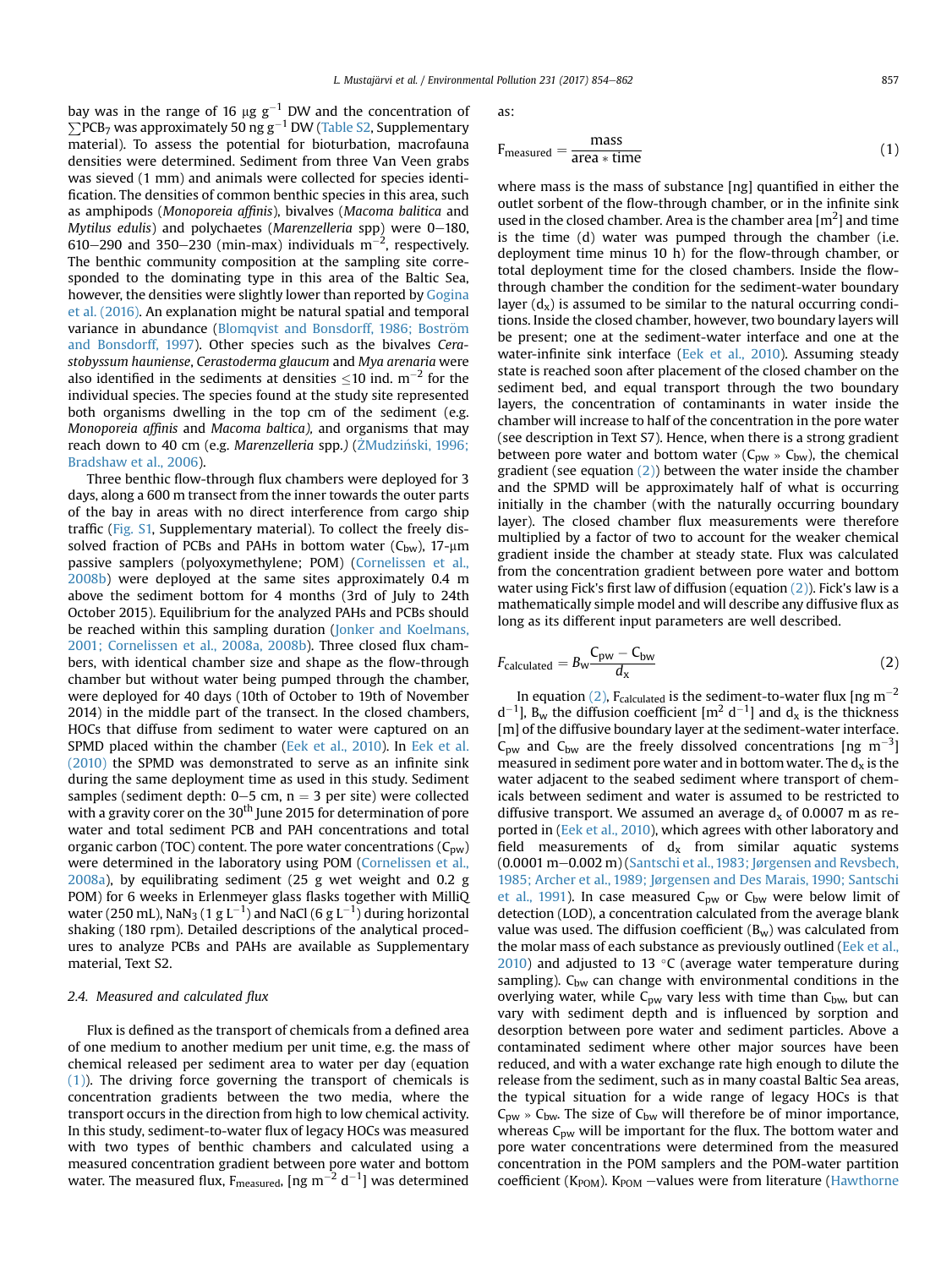[et al., 2009, 2011](#page-7-0)). No corrections for effects of temperature and salinity on partitioning of PAHs and PCBs to POM were done as these effects would be minor in the Baltic Sea ([Schwarzenbach](#page-7-0) [et al., 2003\)](#page-7-0). The amount of PAHs and PCBs sorbed to dissolved organic carbon (DOC) caught on the 2nd outgoing sorbent in the flow-through chamber was estimated to understand the potential effect of DOC on the measured flux. For this estimate, data on the measured DOC concentration in the bottom water (5 mg  $\text{L}^{-1}$ ), the DOC-water partition coefficient  $K_{\text{DOC}} = K_{\text{ow}} * 0.08$  ([Burkhard, 2000\)](#page-7-0) and the volume of water pumped through the flow-through chamber during sampling were used as described in the refer-ences [\(Schwarzenbach et al., 2003; Sobek et al., 2004](#page-7-0)). K<sub>ow</sub>-values were from literature [\(Schenker et al., 2005; Ma et al., 2010\)](#page-7-0) except for dibenz[a,h]anthracene for which  $K_{ow}$  was estimated from an regression of K<sub>ow</sub>, from Ma et al. and molecular weight.

## 2.5. Mass balance model

The presence of the chamber on the seabed and the water flow through the chamber can influence the flux in two important ways: 1) the water flow rate can influence the thickness of the  $d_x$ , 2) the water flow rate will also determine the concentration of HOCs in the water inside the chamber during the measurement and therefore also the flux (equation  $(2)$ ). A one-box mass balance model describing the transport of HOCs in and out of the flowthrough chamber was set up in Microsoft Excel 2013 and used to assess the magnitude of potential errors in flux measurements arising from the chambers' impact on bottom water concentrations and thickness of the diffusive boundary layer. The model describes the diffusive water-sediment exchange and advective transport via water out of the chamber. Degradation is assumed to be slow compared to elimination via outflowing water (i.e. assumed to be negligible) and bioturbation is not considered due to large uncertainties in parameters describing this process. The modeled mass balance, input-output, equals the change of chemical mass in the flow-through chamber over change in time (dM dt<sup>-1</sup> = input – output), where M is mass [mol] and t time [h]. Following the methods described by [\(Mackay, 2001\)](#page-7-0) this can be expressed as:

$$
f_{w} Z_{w} V dt^{-1} = D_{\text{diff}} (f_{\text{sed}} - f_{w}) - D_{\text{out}} f_{w}
$$
\n(3)

where  $f_w$  is the fugacity of the water enclosed by the chamber [Pa],  $Z_{\rm w}$  is the fugacity capacity of water [mol m $^{-3}$  Pa $^{-1}$ ] and V is the volume of the chamber [m $^3$ ]. D<sub>diff\_w</sub> is the transport parameter (Dvalue) for diffusion [mol  $h^{-1}$  Pa<sup>-1</sup>], and D<sub>out</sub> is the D-value for advective transport of chemical out of the flow chamber  $[$ mol h $^{-1}$ Pa $^{-1}$ ], and f<sub>sed</sub> is the fugacity of the sediment [Pa]. D-values were taken from the references [\(Wania et al., 2000, 2006\)](#page-8-0), where  $D_{diff_{\pi w}}$ is a function of the diffusivity of the chemical in water  $B_w$  [m<sup>2</sup> h<sup>-1</sup> ], thickness of diffusion boundary layer  $d_x$  [m], bottom area of the flow-through chamber  $[{\mathfrak m}^2]$  and fugacity capacity in water Z<sub>w</sub> [mol  $\rm m^{-3}$  Pa<sup>-1</sup>] (D<sub>diff</sub> = (B<sub>w</sub>/d<sub>x</sub>)\*Area\*Z<sub>w</sub>). The estimated flux is hence dependent on the assumed thickness of  $d_x$ .  $D_{out}$  is the product of the water flow through the chamber G  $\left[\text{m}^3 \text{ h}^{-1}\right]$  and  $Z_{\text{w}}$  (D<sub>out</sub> = G  $^*$  $Z_{w}$ ).

The model was used to estimate effects of the chamber design on the measured flux; that is how enclosing a small volume of water and pumping water through the chamber may impact the net sediment-water flux and hence the measured flux (based on the mass of HOCs captured on the sorbent). To do this, we calculated the ratio between modeled mass of HOCs on the sorbent per  $m<sup>2</sup>$ sediment by the end of the sampling period divided by sampling duration in hours, and the modeled net flux from the sediment per  $m<sup>2</sup>$  and hour at the very beginning of the sampling period. The modeled net flux is described by equation [\(2\).](#page-3-0) The ratio between the two calculated fluxes is referred to as 'theoretical experiment error'. A theoretical experiment error of 1 indicates that the flux out of the chamber is predicted to be identical to the net flux out of the sediment during the entire sampling period. A theoretical experiment error <1 indicates that the flux out to the sorbent is smaller than the flux out of the sediment at the beginning of the experiment, meaning that the chamber design inherently underestimates the sediment-to-water flux. A theoretical experiment error  $>1$  indicates that the chamber design inherently increases sediment-towater flux. A sensitivity analysis was performed to quantify how the theoretical experiment error would change due to changes (one by one) in a) concentration gradient between pore water and bottom water, b)  $d_x$ , and c) water flow through the chamber. Default values and tested range of each of the parameters are given in Table S4 and Table S5.

## 3. Results and discussion

## 3.1. Performance of the flow-through chamber

The performance test of the PUF sorbent demonstrated that 95-124 g PUF sorbent captured 99.9% or more of the amount of individual  $3-6$  ring PAHs in the incoming water (900-1400 ng). With 48-65 g PUF, more than 99% of the amount was captured, with the exception of phenanthrene and benzo $(b)$ fluoranthene, of which 96.5 and 98.5% were captured (with 48 g PUF). For PCBs, only congeners #52 and #138 were detected in water that passed through 48 g and 124 g PUF, respectively. The detected congeners demonstrated that the sorbent captured 99.7% or more of the amount of the individual PCB congeners. This means that any of the tested PUF amounts can sorb at least 1000-1500 ng of individual PAHs and 20 ng of individual PCBs, and thus meets the required sorption efficiency criteria. Initial tests of flow rates through the sorbents demonstrated that a) a flow rate of  $\sim$ 1 L h<sup>-1</sup> could be maintained for at least four days, and b) the flow rates through the 1st and 2nd sorbent were not systematically different (Fig. S3, Supplementary material). The similar flow rates through the two sorbents ensure that water exiting the chamber through the 2nd sorbent was not drawn out of the sediment. Also, the hydraulic conductivity of the PUF sorbent was  $10^{-2}$  m s<sup>-1</sup>, which is about 3–7 orders of magnitude higher than the hydraulic conductivity through the sediment. This implies that the preferred pathway for water into the chamber is through the inlet sorbent. Suspended solids may clog the filter after prolonged sampling and change the conductivity of the outgoing PUF. Situations with high amounts of suspended solids may therefore be less suitable for the flowthrough chamber.

## 3.2. In situ performance of the flow-through flux chambers

The sediment to bottom water flux of PAHs and PCBs determined by the flow-through chambers ranged from 62 to 2300 ng  $m^{-2}$  d<sup>-1</sup> for individual PAHs and between 5.5 and 150 ng  $m^{-2}$  d<sup>-1</sup> for the measured PCB congeners. The order of magnitude higher fluxes of PAHs reflect a combination of higher sediment concentrations and lower organic carbon normalized partition coefficients  $(K_{oc})$  for most PAHs [\(Table 1,](#page-5-0) Fig. S5, Supplementary material). The relative standard deviation (RSD) for the flow-through flux chamber measurements was  $3-20%$  (min-max) for PCBs  $(3-7 \text{ Cl})$ , which agrees with the RSD of  $15-50\%$  for measurements of dissolved seawater concentrations of PCBs  $(3-8 \text{ Cl})$  in the Baltic Sea, also using PUF sorbents [\(Sobek et al., 2003\)](#page-7-0). The RSD of the flux measurements for PAHs ranged between 17 and 96% (min-max). The flow-through chamber fluxes were  $0.1-54$  (PAHs) and  $22-360$  (PCBs) times higher than the calculated fluxes. It is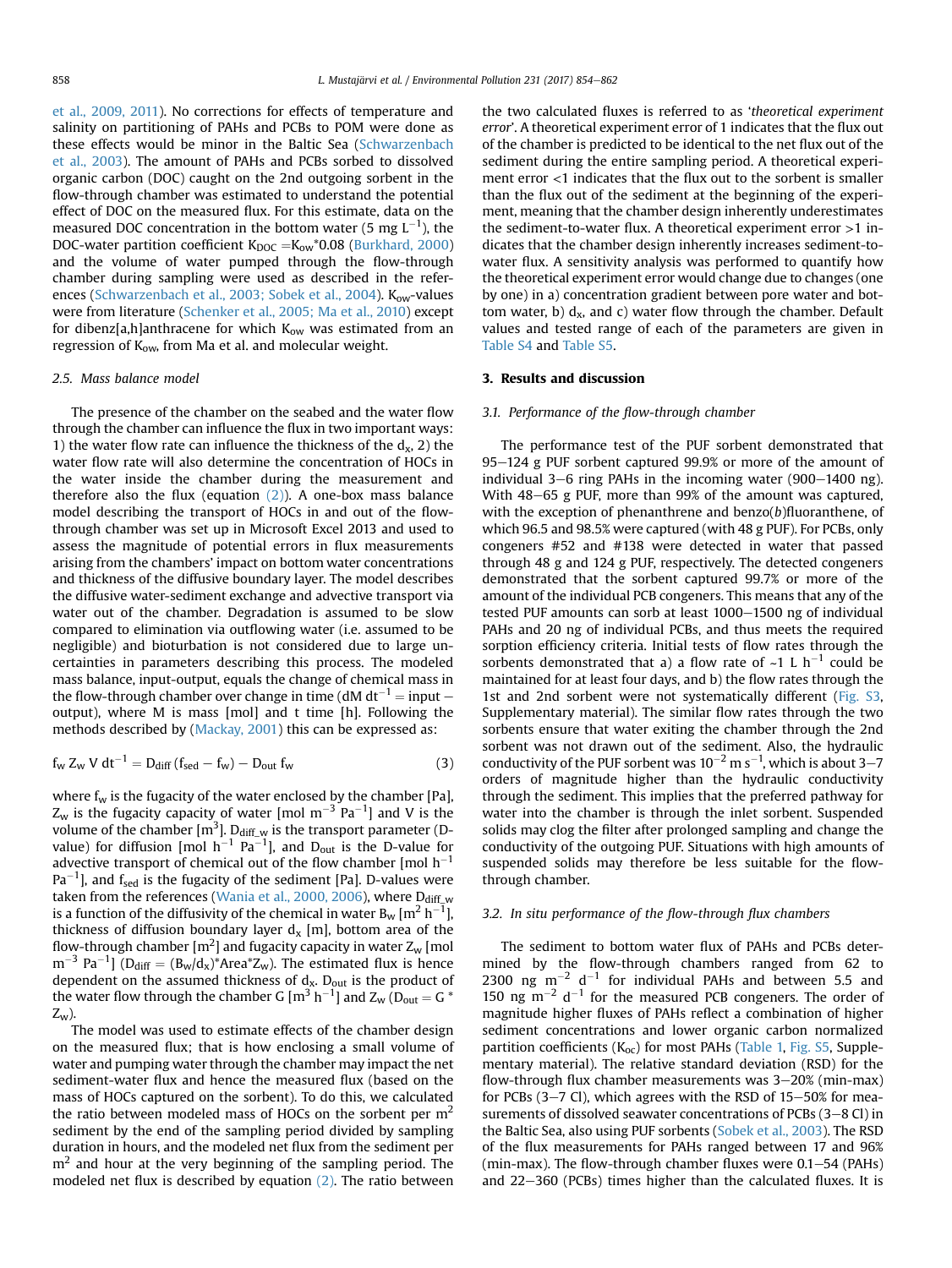#### <span id="page-5-0"></span>Table 1

In situ flux measurements and calculated flux [ng m $^{-2}$  d $^{-1}$ ] for PAHs and PCBs. Standard deviation of triplicate measurements. Ratios for flow-through chamber measurements vs closed chamber measurements or calculated flux. Log  $K_{ow}$  are from the references [\(Schenker et al., 2005; Ma et al., 2010\)](#page-7-0). na indicates where calculation of ratio was not applicable.

| Flux                             | $log K_{ow}$ | Flow-through<br>[ng m <sup>-2</sup> d <sup>-1</sup> ] | Closed<br>[ng m <sup>-2</sup> d <sup>-1</sup> ] | Calculated <sup>a</sup><br>$\left[\text{ng m}^{-2}\text{ d}^{-1}\right]$ | Flow-through/Closed | Flow-through/Calculated |
|----------------------------------|--------------|-------------------------------------------------------|-------------------------------------------------|--------------------------------------------------------------------------|---------------------|-------------------------|
| Naphthalene                      | 3.40         | $<$ LOD                                               | $600 \pm 89$                                    | $<$ LOD                                                                  | na                  | na                      |
| Acenaphthene                     | 3.95         | $<$ LOD                                               | $68 \pm 28$                                     | $560 \pm 380$                                                            | na                  | na                      |
| Fluorene                         | 4.11         | $<$ LOD                                               | $81 \pm 22$                                     | $440 \pm 250$                                                            | na                  | na                      |
| Phenanthrene                     | 4.47         | $880 \pm 300$                                         | $280 \pm 68$                                    | $2900 \pm 1100$                                                          | 3.1                 | 0.3                     |
| Anthracene                       | 4.57         | $110 \pm 46$                                          | $41 \pm 22$                                     | $1200 \pm na$                                                            | 2.6                 | 0.1                     |
| Fluoranthene                     | 4.97         | $1500 \pm 530$                                        | $180 \pm 110$                                   | $5300 \pm 2000$                                                          | 8.2                 | 0.3                     |
| Pyrene                           | 5.01         | $2300 \pm 390$                                        | $98 \pm 54$                                     | $3000 \pm 1300$                                                          | 23.0                | 0.8                     |
| Benzo $(a)$ anthracene           | 5.83         | $290 \pm 140$                                         | $40 \pm 24$                                     | $150 \pm 58$                                                             | 7.4                 | 1.9                     |
| Chrysene                         | 5.67         | $360 \pm 94$                                          | $75 \pm 42$                                     | $210 \pm 69$                                                             | 4.8                 | 1.7                     |
| Benzo(b)fluoranthene             | 5.86         | $420 \pm 180$                                         | $29 \pm 20$                                     | $64 \pm 18$                                                              | 15.0                | 6.6                     |
| Benzo(k)fluoranthene             | 5.86         | $170 \pm 100$                                         | $17 \pm 7.3$                                    | $28 \pm 9.9$                                                             | 10.0                | 6.0                     |
| $Benzo(a)$ pyrene                | 6.05         | $410 \pm 390$                                         | $18 \pm 7.4$                                    | $24 \pm 7.6$                                                             | 23.0                | 17                      |
| Indeno(1.2.3-cd)pyrene           | 6.57         | $260 \pm 170$                                         | $18 \pm 8$                                      | $5.5 \pm 1.4$                                                            | 15.0                | 48                      |
| Dibenz(a,h)anthracene $^{\rm b}$ | 6.61         | $62 \pm 29$                                           | $7.1 \pm 1.1$                                   | $1.7 \pm 0.39$                                                           | 8.7                 | 37                      |
| Benzo(g,h,i)perylene             | 6.63         | $280 \pm 180$                                         | $15 \pm 6.2$                                    | $5.3 \pm 1.3$                                                            | 19.0                | 54                      |
| <b>PCB 28</b>                    | 5.92         | $150 \pm 7.3$                                         | $2.1 \pm 1.3$                                   | $4.1 \pm 1.2$                                                            | 74                  | 38                      |
| <b>PCB 52</b>                    | 6.26         | $55 \pm 7.1$                                          | $1.7 \pm 0.52$                                  | $2.5 \pm 1.3$                                                            | 32.0                | 22                      |
| <b>PCB 101</b>                   | 6.76         | $44 \pm 1.4$                                          | $1.2 \pm 1$                                     | $1.1 \pm 0.42$                                                           | 37.0                | 40                      |
| <b>PCB 118</b>                   | 7.08         | $12 \pm 0.77$                                         | $<$ LOD                                         | $0.11 \pm 0.047$                                                         | na                  | 110                     |
| <b>PCB 153</b>                   | 7.31         | $25 \pm 1.2$                                          | $1 \pm 0.68$                                    | $0.14 \pm 0.036$                                                         | 25.0                | 180                     |
| <b>PCB 138</b>                   | 7.3          | $24 \pm 1.3$                                          | $1 \pm 0.67$                                    | $0.21 \pm 0.057$                                                         | 23.0                | 110                     |
| <b>PCB 180</b>                   | 7.66         | $5.5 \pm 1$                                           | $0.45 \pm 0.28$                                 | $0.015 \pm 0.0082$                                                       | 12.0                | 360                     |

<sup>a</sup> From Fick's first law of diffusion and measured freely dissolved concentrations in pore water and bottom water. For concentrations < LOD, the levels in field blank were used.

Log K<sub>ow</sub> for dibenz(a,h)anthracene was derived from a linear regression for other PAHs between log K<sub>ow</sub> and molecular weight.

difficult to directly compare calculated and measured fluxes as they account for different processes. The flux determined with the flowthrough chamber also includes HOCs sorbed to both DOC and colloidal organic carbon, whereas the calculated flux exclusively accounts for flux of truly dissolved HOCs. An estimate of the influence of DOC on the measured flux demonstrated that it increased the observed flux with a factor of  $1.3-9.2$  for PCBs and a factor of up to 2.6 for PAHs, except for PCB 138, PCB 180 and dibenz(a,h)anthracene which were affected by a factor 21, 19 and 3.4, respectively (Table S3, Supplementary material).

# 3.3. Comparison of flux determined from flow-through and closed chambers

The flux generated from the flow-through chambers was compared to flux determined by the closed chambers. Flux determined with the closed chambers ranged from 7.1 to 280 ng m<sup>-2</sup> d<sup>-1</sup> for PAHs and from 0.45 to 2.1 ng  $m^{-2}$  d<sup>-1</sup> for PCBs (Table 1). Hence, for individual substances, the flux determined with the oxygenated flow-through chamber that was designed to include effects of bioturbation, was a factor  $3-23$  (min-max) and  $12-74$  (min-max) higher for PAHs and PCBs, respectively (Table 1, and Fig. S2, Supplementary material). The difference between fluxes determined by the flow-through chamber and closed chamber agrees with previous observations of effects of bioturbation on sediment-towater flux, both from laboratory experiments on collected sediment cores and from a modeling study ([Table 2](#page-6-0)). However, some of the differences between the flux determined by the two chambers may also be caused by chamber design (see below).

A reduced sediment-to-water mass transfer resistance in the flow-through chamber could at least partly contribute to the observed differences between the flow-through and closed chamber flux measurements. Inside the closed chamber, at steady state, the concentration is half of the concentration in the pore water, which however was corrected for. The moving water in the flowthrough chamber may reduce the thickness of the  $d_x$  [\(Jørgensen](#page-7-0) [and Des Marais, 1990](#page-7-0)), which thus will affect the measured flux. Accordingly, [Eek et al. \(2010\)](#page-7-0) reported a  $d<sub>x</sub>$  that was almost 2 times thicker inside compared to outside the closed chamber due to restriction of water movement inside the chamber. At natural conditions, the thickness of the  $d_x$  is constantly changing ([Glud et al.,](#page-7-0) [2007\)](#page-7-0) due to water turbulence and bioturbation. The flowthrough chamber may therefore somewhat better reflect natural conditions than the static closed chambers.

# 3.4. Model estimates of the effect of chamber design on measured flux

The mass balance model describes the flux in and out of the chamber across the sediment-water interface (diffusive flux) and out of the chamber via outflowing water. The flux out of the chamber depends on the concentration in the enclosed water and the water outflow rate. A high outflow means that steady state (i.e.  $input = output$ ) is quickly reached, however the water concentration in the chamber is then lowered and this changes the concentration gradient that drives the diffusive flux (flux increases). A low outflow means that it takes longer time to reach steady state and hence the mass on the sorbent cannot be used to estimate the diffusive flux (because the chemical inflow and outflow in the chamber are not equal during sampling). If the combination of water outflow rate and water concentration in the chamber results in a flux identical to the initial net sediment-to-water flux into the chamber, steady state is instantly achieved without a change in concentration in the chamber water and the theoretical experiment error will be low. Using the default model input values (Table S4, Supplementary material), the theoretical experiment error was 0.9–1.1 (i.e.  $\pm$  10% under/overestimation of flux) for most PAHs and 1.1 $-1.2$  (10 $-20\%$  overestimation of flux) for most PCBs. Hence, the inherent error on measured flux due to the experimental setup should be no more than  $10-20\%$  for these contaminants and measured concentration gradients. This error is within the uncertainty range caused by sampling and chemical analysis, and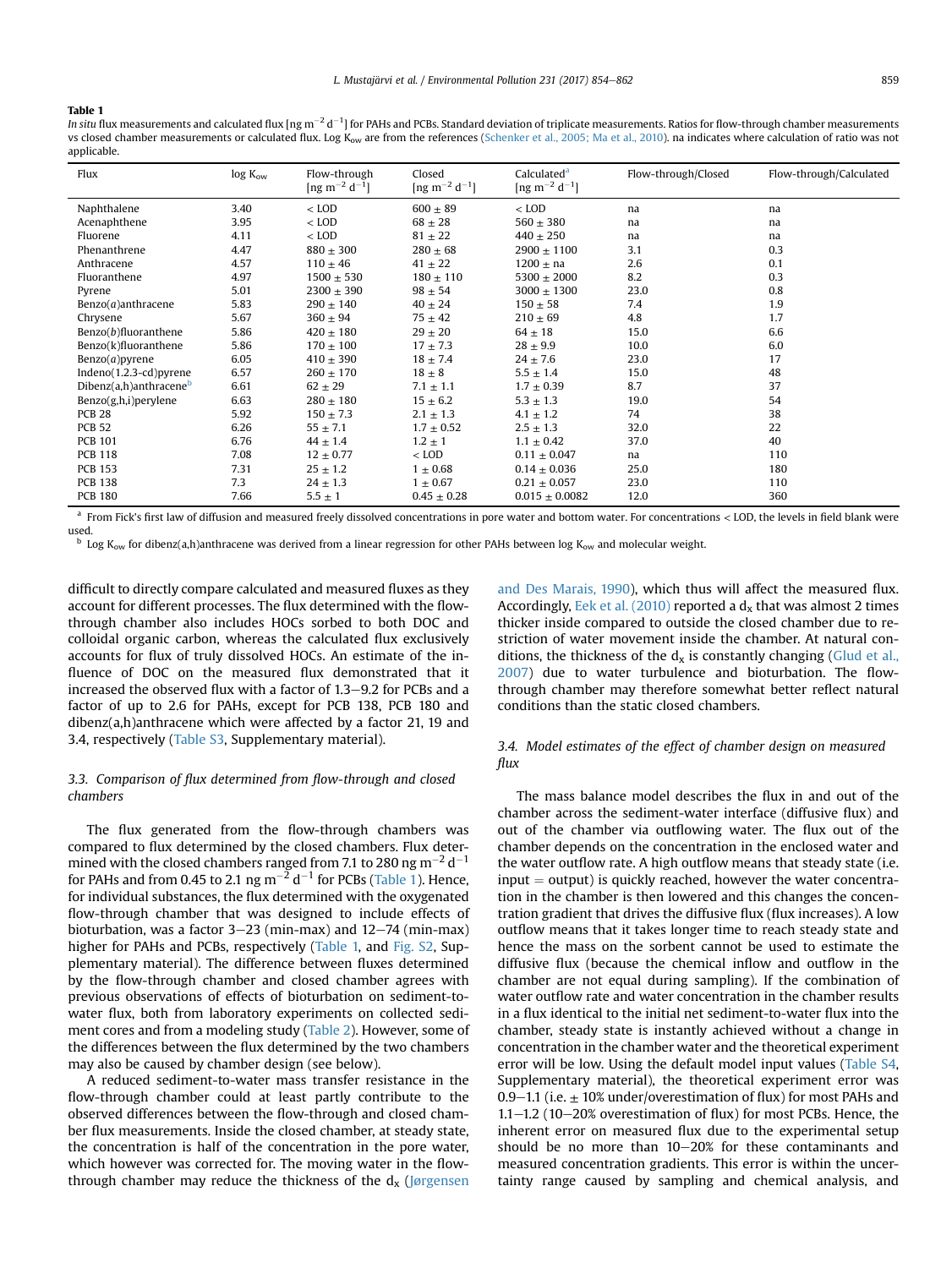<span id="page-6-0"></span>

| $\sim$<br>$\sim$<br>. . |  |
|-------------------------|--|
|-------------------------|--|

| Increase in sediment-to-water flux of HOCs due to bioturbation reported in the literature and from this study. |  |
|----------------------------------------------------------------------------------------------------------------|--|
|                                                                                                                |  |

| Substance                      | Increase due to bioturbation<br>Ratio of flux in bioturbated vs non-bioturbated systems | Type of study       | Reference                                           |
|--------------------------------|-----------------------------------------------------------------------------------------|---------------------|-----------------------------------------------------|
| HCB, HCH, DDx, PCBs            | $1 - 5$                                                                                 | laboratory          | Granberg et al. (Granberg et al., 2008)             |
| <b>PCB 32</b>                  |                                                                                         | laboratory          | Hedman et al. (Hedman et al., 2009)                 |
| <b>PCBs</b>                    | $4 - 13$                                                                                | laboratory          | Josefsson et al. (Josefsson et al., 2010)           |
| <b>PCBs</b>                    | $1 - 25$                                                                                | laboratory          | Koelmans et al. (Koelmans and Jonker, 2011)         |
| Clorobenzenes and trifluoralin | $4 - 6$                                                                                 | laboratory          | Karickhoff and Morris (Karickhoff and Morris, 1985) |
| Trichlorophenyl and PCBs       | $60 - 190$                                                                              | model               | Thibodeaux et al. (Thibodeaux et al., 2001)         |
| Sum PAH                        | $9(3-23, min-max)$                                                                      | field $(in situ)^a$ | This study                                          |
| Sum PCB                        | $42(12-74, min-max)$                                                                    | field $(in situ)^a$ | This study                                          |

a Refers to the difference between flux measured by flow-through chamber and closed chamber, and may partly be due to other factors as well. Only PAH and PCB congeners above LOD for both chambers were used to determine the ratio between bioturbated and non-bioturbated systems. Min-max were determined for individual congeners.

substantially lower than the observed difference between measured flux with flow-through and closed chambers. Fluorene and PCB 180 had higher theoretical experiment errors (60% and 360%), due to their weaker measured concentration gradients between sediment pore water and bottom water (3 and 2, respectively, see below). Fluorene and PCB 180 were therefore excluded from the discussion below.

The model was used to estimate effect of chemical gradient,  $d_x$ and water flow through the chamber on the theoretical experiment error. The magnitude of the error arising from the experiment setup is dependent on the concentration gradient between sediment pore water and bottom water for most HOCs. Using a concentration gradient of 10, which was also measured for several of the chemicals in this study (Fig. S6), resulted in a calculated theoretical experiment error of  $1.0-1.1$  (i.e. flux was overestimated by  $10\%$  at the most) when default model parameter values were applied. A concentration gradient of 5 resulted in a theoretical experiment error of 1.3 and 1.4 (i.e. experiment overestimated flux of  $30-40\%)$ at most, for PAHs and for PCBs, whereas a concentration gradient of 2 increased the theoretical experiment error to 130–150% for PAHs and 150-170% for PCBs. The applicability of the flow-through chambers is hence limited to areas and chemicals with concentration gradients of about 10 and above. The theoretical experiment error for chemicals with a weak gradient would be reduced by lowering the water flow out of the chamber. The effect of  $d_x$  on the theoretical experiment error was quantified by using the range of  $d_x$  reported in the literature (0.0001-0.002 m; Table S6, Supplementary material, model default value was 0.001 m). This evaluation demonstrated that a  $d_x$  of 0.0001 m results in a theoretical experiment error of  $0.5-0.7$  for PAHs and  $0.6-0.8$  for PCBs (i.e. flux underestimated by  $20-50\%$  by flow-through chamber). Thus, in this situation, the net diffusive flux is greater than the advective transport out of the chamber and the concentration in the chamber will increase until the inflow and outflow matches. This will decrease the concentration gradient and hence the diffusive flux during the experiment. A thicker  $d<sub>x</sub>$  (0.002 m) resulted in slower diffusive loss and a theoretical experiment error of  $1.0-1.3$  for PAHs and  $1.1-1.4$  for PCBs (i.e. flux overestimated by less than 40%). Thus, theoretical experiment error in this study is likely within a factor of 2, depending on the actual value of  $d<sub>x</sub>$  in the chamber. The water flow through the chamber affects how fast chemicals are transported out of the chamber. A water flow through the chamber 10 times lower than the actual flow through the chamber would result in an underestimation of flux by  $40-60%$ , while a 10 times faster water flow would lead to overestimations by approximately 30% at the most. Note that these numbers are valid only for the concentration gradients observed in this study (activity ratios of  $4-34$ , Table S2), and at lower concentration gradients, the impact of flow on the error will be larger. A fast flow through the chamber results in small errors due to experiment design when the concentration gradient is large, according to the model (Fig. S6 and Table S5, supporting material). However, a fast flow also impacts the thickness of the diffusive boundary layer, a process not included in the model. It is therefore necessary to keep the flow fast enough to quickly reach steady state, but without impacting the  $d_x$  or causing resuspension of the sediment.

In general, the theoretical experiment error is considerably smaller than the observed difference between the measured flux with the flow-through chamber and the closed chamber (PAH: factor  $3-23$  and PCB: factor  $12-74$ ; Table 2, Table S4, Fig. S2 in the Supplementary material). Hence, we hypothesize that a major part of the observed difference between flow-through and closed chambers may be attributed to bioturbation for five of the PCBs (PCB 28, PCB 52, PCB 101, PCB 138 and PCB 153) and for 11 of the PAHs (phenanthrene, anthracene, fluoranthene, pyrene, benzo $(a)$ anthracene, benzo(b)fluoranthene, benzo(k)fluoranthene, benzo(a) pyrene, indeno(1.2.3-cd)pyrene, dibenz(a,h)anthracene and benzo(g,h,i)perylene.

#### 4. Conclusion

Field measurements of environmental fate of organic pollutants are associated with a number of uncertainties and limitations, as are also model estimates and extrapolations from laboratory experiments. The results from this study demonstrate that the flowthrough chamber may be useful for a more environmentally realistic in situ assessment of HOC fluxes from sediment to water by including effects of bioturbation on the flux. The benthic flowthrough chamber design offers a time efficient (within days) method for measurements of sediment-to-water flux of legacy HOCs with high concentration gradients between sediment and water (i.e.  $C_{\text{pw}}/C_{\text{bw}} > 10$ ), and enables future research and assessments of environmental risk posed by sediments acting as secondary sources of pollutants. Remediation actions to manage contaminated sediments come with a very high cost and prioritizing of the sites at highest risk is therefore necessary. Measurements of fluxes of legacy HOCs from sediment to water could help prioritizing among these sites.

#### Acknowledgement

This research was funded by the Swedish Research Council (FORMAS Grant no #2012-1211). We thank the crew at the Askö Field Station and R/V Limanda, the NGI workshop, and Delphine Devillers. NGI is acknowledging internal project 20130053 for additional funding.

## Appendix A. Supplementary data

Supplementary data related to this article can be found at [http://](http://dx.doi.org/10.1016/j.envpol.2017.08.086)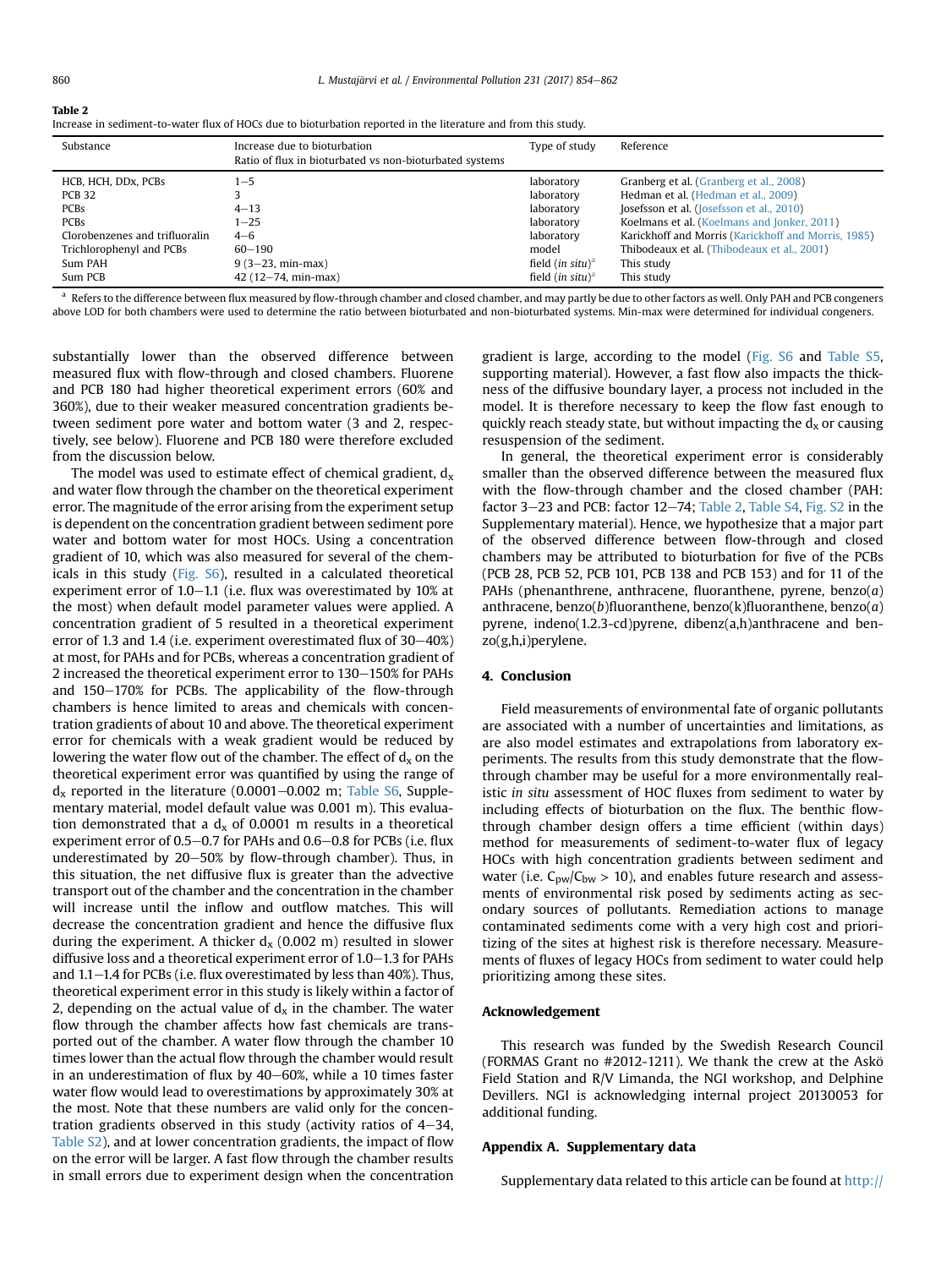#### <span id="page-7-0"></span>[dx.doi.org/10.1016/j.envpol.2017.08.086.](http://dx.doi.org/10.1016/j.envpol.2017.08.086)

# **Disclosure**

The authors declare no competing financial interest.

#### References

- [Archer, D., Emerson, S., Smith, C.R., 1989. Direct Measurement of the Diffusive](http://refhub.elsevier.com/S0269-7491(17)30329-9/sref1) [Sublayer at the Deep Sea Floor Using Oxygen Microelectrodes](http://refhub.elsevier.com/S0269-7491(17)30329-9/sref1).
- [Armitage, J.M., McLachlan, M.S., Wiberg, K., Jonsson, P., 2009. A model assessment](http://refhub.elsevier.com/S0269-7491(17)30329-9/sref2) [of polychlorinated dibenzo-p-dioxin and dibenzofuran sources and fate in the](http://refhub.elsevier.com/S0269-7491(17)30329-9/sref2) [Baltic Sea. Sci. Total Environ. 407, 3784](http://refhub.elsevier.com/S0269-7491(17)30329-9/sref2)-[3792](http://refhub.elsevier.com/S0269-7491(17)30329-9/sref2).
- [Assefa, A.T., Sobek, A., Sundqvist, K.L., Cato, I., Jonsson, P., Tysklind, M., Wiberg, K.,](http://refhub.elsevier.com/S0269-7491(17)30329-9/sref3) [2014. Temporal trends of PCDD/Fs in Baltic Sea sediment cores covering the](http://refhub.elsevier.com/S0269-7491(17)30329-9/sref3) [20th century. Environ. Sci. Technol. 48, 947](http://refhub.elsevier.com/S0269-7491(17)30329-9/sref3)-[953.](http://refhub.elsevier.com/S0269-7491(17)30329-9/sref3)
- [Benoit, J.M., Shull, D.H., Harvey, R.M., Beal, S.A., 2009. Effect of bioirrigation on](http://refhub.elsevier.com/S0269-7491(17)30329-9/sref4) [sediment](http://refhub.elsevier.com/S0269-7491(17)30329-9/sref4) - [water exchange of methylmercury in Boston Harbor, Massachusetts.](http://refhub.elsevier.com/S0269-7491(17)30329-9/sref4) [Environ. Sci. Technol. 43, 3669](http://refhub.elsevier.com/S0269-7491(17)30329-9/sref4)-[3674](http://refhub.elsevier.com/S0269-7491(17)30329-9/sref4)
- [Blomqvist, E., Bonsdorff, E., 1986. Spatial and temporal variations of benthic mac](http://refhub.elsevier.com/S0269-7491(17)30329-9/sref5)[rofauna in a sandbottom area on Aland, northern Baltic Sea. Ophelia \(Suppl. 4\),](http://refhub.elsevier.com/S0269-7491(17)30329-9/sref5)  $27 - 36$  $27 - 36$  $27 - 36$ .
- [Bostr](http://refhub.elsevier.com/S0269-7491(17)30329-9/sref6)ö[m, C., Bonsdorff, E., 1997. Community structure and spatial variation of](http://refhub.elsevier.com/S0269-7491(17)30329-9/sref6) [benthic invertebrates associated with Zostera marina \(L.\) beds in the northern](http://refhub.elsevier.com/S0269-7491(17)30329-9/sref6) [Baltic Sea. J. Sea Res. 37, 153](http://refhub.elsevier.com/S0269-7491(17)30329-9/sref6)-[166](http://refhub.elsevier.com/S0269-7491(17)30329-9/sref6).
- [Bradshaw, C., Kumblad, L., Fagrell, A., 2006. The use of tracers to evaluate the](http://refhub.elsevier.com/S0269-7491(17)30329-9/sref7) [importance of bioturbation in remobilising contaminants in Baltic sediments.](http://refhub.elsevier.com/S0269-7491(17)30329-9/sref7) [Estuarine, Coast. Shelf Sci. 66, 123](http://refhub.elsevier.com/S0269-7491(17)30329-9/sref7)-[134.](http://refhub.elsevier.com/S0269-7491(17)30329-9/sref7)
- [Burkhard, L.P., 2000. Estimating dissolved organic carbon partition coef](http://refhub.elsevier.com/S0269-7491(17)30329-9/sref8)ficients for [nonionic organic chemicals. Environ. Sci. Technol. 34, 4663](http://refhub.elsevier.com/S0269-7491(17)30329-9/sref8)-[4668](http://refhub.elsevier.com/S0269-7491(17)30329-9/sref8).
- [Clapp, R.B., Hornberger, G.M., 1978. Empirical equations for some soil hydraulic](http://refhub.elsevier.com/S0269-7491(17)30329-9/sref9) [properties. Water Resour. Res. 14, 601](http://refhub.elsevier.com/S0269-7491(17)30329-9/sref9)-[604.](http://refhub.elsevier.com/S0269-7491(17)30329-9/sref9)
- [Conley, D.J., Stockenberg, A., Carman, R., Johnstone, R., Rahm, L., Wulff, F., 1997.](http://refhub.elsevier.com/S0269-7491(17)30329-9/sref10) Sediment-water nutrient fl[uxes in the Gulf of Finland, baltic sea. Estuar. Coast.](http://refhub.elsevier.com/S0269-7491(17)30329-9/sref10) [Shelf Sci. 45, 591](http://refhub.elsevier.com/S0269-7491(17)30329-9/sref10)-[598](http://refhub.elsevier.com/S0269-7491(17)30329-9/sref10).
- [Cornelissen, G., Pettersen, A., Broman, D., Mayer, P., Breedveld, G.D., 2008a. Field](http://refhub.elsevier.com/S0269-7491(17)30329-9/sref11) [testing of equilibrium passive samplers to determine freely dissolved native](http://refhub.elsevier.com/S0269-7491(17)30329-9/sref11) [polycyclic aromatic hydrocarbon concentrations. Environ. Toxicol. Chem. 27,](http://refhub.elsevier.com/S0269-7491(17)30329-9/sref11) [499](http://refhub.elsevier.com/S0269-7491(17)30329-9/sref11)-[508](http://refhub.elsevier.com/S0269-7491(17)30329-9/sref11).
- [Cornelissen, G., Wiberg, K., Broman, D., Arp, H.P., Persson, Y., Sundqvist, K.,](http://refhub.elsevier.com/S0269-7491(17)30329-9/sref12) [Jonsson, P., 2008b. Freely dissolved concentrations and sediment-water activity](http://refhub.elsevier.com/S0269-7491(17)30329-9/sref12) [ratios of PCDD/Fs and PCBs in the open Baltic Sea. Environ. Sci. Technol. 42,](http://refhub.elsevier.com/S0269-7491(17)30329-9/sref12) [8733](http://refhub.elsevier.com/S0269-7491(17)30329-9/sref12)-[8739](http://refhub.elsevier.com/S0269-7491(17)30329-9/sref12).
- [Cornelissen, G., Elmquist Kruså, M., Breedveld, G.D., Eek, E., Oen, A.M.P., Arp, H.P.H.,](http://refhub.elsevier.com/S0269-7491(17)30329-9/sref13) [Raymond, C., Samuelsson, G., Hedman, J.E., Stokland, Ø., Gunnarsson, J.S., 2011.](http://refhub.elsevier.com/S0269-7491(17)30329-9/sref13) [Remediation of contaminated marine sediment using thin-layer capping with](http://refhub.elsevier.com/S0269-7491(17)30329-9/sref13) [activated carbon](http://refhub.elsevier.com/S0269-7491(17)30329-9/sref13)-a fi[eld experiment in trondheim harbor, Norway. Environ.](http://refhub.elsevier.com/S0269-7491(17)30329-9/sref13) [Sci. Technol. 45, 6110](http://refhub.elsevier.com/S0269-7491(17)30329-9/sref13)-[6116](http://refhub.elsevier.com/S0269-7491(17)30329-9/sref13).
- [Cornelissen, G., Amstaetter, K., Hauge, A., Schaanning, M., Beylich, B.,](http://refhub.elsevier.com/S0269-7491(17)30329-9/sref14) [Gunnarsson, J.S., Breedveld, G.D., Oen, A.M., Eek, E., 2012. Large-scale](http://refhub.elsevier.com/S0269-7491(17)30329-9/sref14) field study [on thin-layer capping of marine PCDD/F-contaminated sediments in Gren](http://refhub.elsevier.com/S0269-7491(17)30329-9/sref14)[landfjords, Norway: physicochemical effects. Environ. Sci. Technol. 46,](http://refhub.elsevier.com/S0269-7491(17)30329-9/sref14) [12030](http://refhub.elsevier.com/S0269-7491(17)30329-9/sref14)-[12037.](http://refhub.elsevier.com/S0269-7491(17)30329-9/sref14)
- [Cornelissen, G., Schaanning, M., Gunnarsson, J.S., Eek, E., 2016. A large-scale](http://refhub.elsevier.com/S0269-7491(17)30329-9/sref15) field [trial of thin-layer capping of PCDD/F-contaminated sediments: sediment-to](http://refhub.elsevier.com/S0269-7491(17)30329-9/sref15)water fl[uxes up to 5 years post-amendment. Integr. Environ. Assess. Manag.](http://refhub.elsevier.com/S0269-7491(17)30329-9/sref15)  $12.216 - 221.$  $12.216 - 221.$
- [Eek, E., Cornelissen, G., Breedveld, G.D., 2010. Field measurement of diffusional](http://refhub.elsevier.com/S0269-7491(17)30329-9/sref16) [mass transfer of HOCs at the sediment-water interface. Environ. Sci. Technol.](http://refhub.elsevier.com/S0269-7491(17)30329-9/sref16) [44, 6752](http://refhub.elsevier.com/S0269-7491(17)30329-9/sref16)-[6759](http://refhub.elsevier.com/S0269-7491(17)30329-9/sref16).
- [Ekeroth, N., Blomqvist, S., Hall, P.O.J., 2016. Nutrient](http://refhub.elsevier.com/S0269-7491(17)30329-9/sref17) fluxes from reduced Baltic Sea [sediment: effects of oxygenation and macrobenthos. Mar. Ecol. Prog. Ser. 544,](http://refhub.elsevier.com/S0269-7491(17)30329-9/sref17)  $77 - 92.$  $77 - 92.$  $77 - 92.$
- [Fisher, J.B., Lick, W.J., McCall, P.L., Robbins, J.A., 1980. Vertical mixing of lake sedi](http://refhub.elsevier.com/S0269-7491(17)30329-9/sref18)ments by tubifi[cid oligochaetes. J. Geophys. Res. Oceans 85, 3997](http://refhub.elsevier.com/S0269-7491(17)30329-9/sref18)-[4006](http://refhub.elsevier.com/S0269-7491(17)30329-9/sref18).

[Freezer, A.R., Cherry, J.A., 1979. Groundwater. Prentice Hall, Englewood Cliffs, NJ.](http://refhub.elsevier.com/S0269-7491(17)30329-9/sref19)

- [Glud, R.N., Berg, P., Fossing, H., Jorgensen, B.B., 2007. Effect of the diffusive boundary](http://refhub.elsevier.com/S0269-7491(17)30329-9/sref20) layer on benthic mineralization and  $0 \approx 2$  distribution: a theoretical model [analysis. Limnol. Oceanogr. 52, 547.](http://refhub.elsevier.com/S0269-7491(17)30329-9/sref20)
- [Gogina, M., Nygård, H., Blomqvist, M., Daunys, D., Josefson, A.B., Kotta, J.,](http://refhub.elsevier.com/S0269-7491(17)30329-9/sref21)<br>[Maximov, A., Warzocha, J., Yermakov, V., Gr](http://refhub.elsevier.com/S0269-7491(17)30329-9/sref21)äwe, U., Zettler, M.L., 2016. The Baltic [Sea scale inventory of benthic faunal communities. ICES J. Mar. Sci. J. du Conseil](http://refhub.elsevier.com/S0269-7491(17)30329-9/sref21) [73 \(4\), 1196](http://refhub.elsevier.com/S0269-7491(17)30329-9/sref21)-[1213](http://refhub.elsevier.com/S0269-7491(17)30329-9/sref21).
- [Granberg, M.E., Gunnarsson, J.S., Hedman, J.E., Rosenberg, R., Jonsson, P., 2008.](http://refhub.elsevier.com/S0269-7491(17)30329-9/sref22) [Bioturbation-driven release of organic contaminants from Baltic Sea sediments](http://refhub.elsevier.com/S0269-7491(17)30329-9/sref22) [mediated by the invading polychaete Marenzelleria neglecta. Environ. Sci.](http://refhub.elsevier.com/S0269-7491(17)30329-9/sref22) [Technol. 42, 1058](http://refhub.elsevier.com/S0269-7491(17)30329-9/sref22)-[1065](http://refhub.elsevier.com/S0269-7491(17)30329-9/sref22).
- [Hawthorne, S.B., Miller, D.J., Grabanski, C.B., 2009. Measuring low picogram per liter](http://refhub.elsevier.com/S0269-7491(17)30329-9/sref23) [concentrations of freely dissolved polychlorinated biphenyls in sediment pore](http://refhub.elsevier.com/S0269-7491(17)30329-9/sref23) [water using passive sampling with polyoxymethylene. Anal. Chem. 81,](http://refhub.elsevier.com/S0269-7491(17)30329-9/sref23)  $9472 - 9480$  $9472 - 9480$  $9472 - 9480$

[Hawthorne, S.B., Jonker, M.T., van der Heijden, S.A., Grabanski, C.B., Azzolina, N.A.,](http://refhub.elsevier.com/S0269-7491(17)30329-9/sref24)

[Miller, D.J., 2011. Measuring picogram per liter concentrations of freely dis](http://refhub.elsevier.com/S0269-7491(17)30329-9/sref24)[solved parent and alkyl PAHs \(PAH-34\), using passive sampling with polyoxy](http://refhub.elsevier.com/S0269-7491(17)30329-9/sref24)[methylene. Anal. Chem. 83, 6754](http://refhub.elsevier.com/S0269-7491(17)30329-9/sref24)-[6761.](http://refhub.elsevier.com/S0269-7491(17)30329-9/sref24)

- [Hedman, J.E., Bradshaw, C., Thorsson, M.H., Gilek, M., Gunnarsson, J.S., 2008. Fate of](http://refhub.elsevier.com/S0269-7491(17)30329-9/sref25) [contaminants in Baltic Sea sediments: role of bioturbation and settling organic](http://refhub.elsevier.com/S0269-7491(17)30329-9/sref25) [matter. Mar. Ecol. Prog. Ser. 356, 25](http://refhub.elsevier.com/S0269-7491(17)30329-9/sref25)-[38.](http://refhub.elsevier.com/S0269-7491(17)30329-9/sref25)
- [Hedman, J.E., Tocca, J.S., Gunnarsson, J.S., 2009. Remobilization of polychlorinated](http://refhub.elsevier.com/S0269-7491(17)30329-9/sref26) [biphenyl from Baltic Sea sediment: comparing the roles of bioturbation and](http://refhub.elsevier.com/S0269-7491(17)30329-9/sref26) [physical resuspension. Environ. Toxicol. Chem. 28, 2241](http://refhub.elsevier.com/S0269-7491(17)30329-9/sref26)-[2249](http://refhub.elsevier.com/S0269-7491(17)30329-9/sref26).
- [Jonker, M.T.O., Koelmans, A.A., 2001. Polyoxymethylene solid phase extraction as a](http://refhub.elsevier.com/S0269-7491(17)30329-9/sref27) [partitioning method for hydrophobic organic chemicals in sediment and soot.](http://refhub.elsevier.com/S0269-7491(17)30329-9/sref27) [Environ. Sci. Technol. 35, 3742](http://refhub.elsevier.com/S0269-7491(17)30329-9/sref27)-[3748.](http://refhub.elsevier.com/S0269-7491(17)30329-9/sref27)
- Jönsson, A., Gustafsson, Ö[., Axelman, J., Sundberg, H., 2003. Global accounting of](http://refhub.elsevier.com/S0269-7491(17)30329-9/sref28) [PCBs in the continental shelf sediments. Environ. Sci. Technol. 37, 245](http://refhub.elsevier.com/S0269-7491(17)30329-9/sref28)–[255](http://refhub.elsevier.com/S0269-7491(17)30329-9/sref28).
- [Jørgensen, B.B., Des Marais, D.J., 1990. The diffusive boundary layer of sediments:](http://refhub.elsevier.com/S0269-7491(17)30329-9/sref29) [oxygen microgradients over a microbial mat. Limnol. Oceanogr. 35, 1343](http://refhub.elsevier.com/S0269-7491(17)30329-9/sref29)-[1355](http://refhub.elsevier.com/S0269-7491(17)30329-9/sref29). [Jørgensen, B.B., Revsbech, N.P., 1985. Diffusive Bounday Layers and the Oxygen](http://refhub.elsevier.com/S0269-7491(17)30329-9/sref30)
- [Uptake of Sediments and Detritus.](http://refhub.elsevier.com/S0269-7491(17)30329-9/sref30) [Josefsson, S., Leonardsson, K., Gunnarsson, J.S., Wiberg, K., 2010. Bioturbation](http://refhub.elsevier.com/S0269-7491(17)30329-9/sref31)[driven release of buried PCBs and PBDEs from different depths in contaminated](http://refhub.elsevier.com/S0269-7491(17)30329-9/sref31) [sediments. Environ. Sci. Technol. 44, 7456](http://refhub.elsevier.com/S0269-7491(17)30329-9/sref31)-[7464.](http://refhub.elsevier.com/S0269-7491(17)30329-9/sref31)
- [Josefsson, S., Schaanning, M., Samuelsson, G.r.S., Gunnarsson, J.S., Olofsson, I.,](http://refhub.elsevier.com/S0269-7491(17)30329-9/sref32) [Eek, E., Wiberg, K., 2012. Capping ef](http://refhub.elsevier.com/S0269-7491(17)30329-9/sref32)ficiency of various carbonaceous and [mineral materials for in situ remediation of polychlorinated dibenzo-p-dioxin](http://refhub.elsevier.com/S0269-7491(17)30329-9/sref32) [and dibenzofuran contaminated marine sediments: sediment-to-water](http://refhub.elsevier.com/S0269-7491(17)30329-9/sref32) fluxes and bioaccumulation in boxcosm tests. Environ. Sci. Technol.  $46. 3343 - 3351$ .
- [Karickhoff, S.W., Morris, K.R., 1985. Impact of tubi](http://refhub.elsevier.com/S0269-7491(17)30329-9/sref33)ficid oligochaetes on pollutant [transport in bottom sediments. Environ. Sci. Technol. 19, 51](http://refhub.elsevier.com/S0269-7491(17)30329-9/sref33)-[56](http://refhub.elsevier.com/S0269-7491(17)30329-9/sref33).
- [Koelmans, A.A., Jonker, M.T.O., 2011. Effects of black carbon on bioturbation-induced](http://refhub.elsevier.com/S0269-7491(17)30329-9/sref34) benthic fl[uxes of polychlorinated biphenyls. Chemosphere 84, 1150](http://refhub.elsevier.com/S0269-7491(17)30329-9/sref34)-[1157.](http://refhub.elsevier.com/S0269-7491(17)30329-9/sref34)
- [Koop, K., Boynton, W., Wulff, F., Carman, R., 1990. Sediment-water oxygen and](http://refhub.elsevier.com/S0269-7491(17)30329-9/sref35) [nutrient exchanges along a depth gradient in the Baltic Sea. Mar. Ecol. Prog. Ser.](http://refhub.elsevier.com/S0269-7491(17)30329-9/sref35) 63,  $65 - 77$ .
- [Kristensen, E., Penha-Lopes, G., Delefosse, M., Valdemarsen, T., Quintana, C.O.,](http://refhub.elsevier.com/S0269-7491(17)30329-9/sref36) [Banta, G.T., 2012. What is bioturbation? The need for a precise de](http://refhub.elsevier.com/S0269-7491(17)30329-9/sref36)finition for [fauna in aquatic sciences. Mar. Ecol. Prog. Ser. 446, 285](http://refhub.elsevier.com/S0269-7491(17)30329-9/sref36)-[302.](http://refhub.elsevier.com/S0269-7491(17)30329-9/sref36)
- [Larsson, P., 1985. Contaminated sediments of lakes and oceans act as sources of](http://refhub.elsevier.com/S0269-7491(17)30329-9/sref37) [chlorinated hydrocarbons for release to water and atmosphere. Nature 317,](http://refhub.elsevier.com/S0269-7491(17)30329-9/sref37)  $347 - 349$  $347 - 349$
- [Lin, D., Eek, E., Oen, A., Cho, Y.-M., Cornelissen, G., Tommerdahl, J., Luthy, R.G., 2015.](http://refhub.elsevier.com/S0269-7491(17)30329-9/sref38) [Novel probe for in situ measurement of freely dissolved aqueous concentration](http://refhub.elsevier.com/S0269-7491(17)30329-9/sref38) profi[les of hydrophobic organic contaminants at the sediment](http://refhub.elsevier.com/S0269-7491(17)30329-9/sref38)-[water interface.](http://refhub.elsevier.com/S0269-7491(17)30329-9/sref38) [Environ. Sci. Technol. Lett. 2, 320](http://refhub.elsevier.com/S0269-7491(17)30329-9/sref38)-[324.](http://refhub.elsevier.com/S0269-7491(17)30329-9/sref38)
- [Liu, H.-H., Bao, L.-J., Zhang, K., Xu, S.-P., Wu, F.-C., Zeng, E.Y., 2013. Novel passive](http://refhub.elsevier.com/S0269-7491(17)30329-9/sref39) [sampling device for measuring sediment](http://refhub.elsevier.com/S0269-7491(17)30329-9/sref39)-water diffusion fl[uxes of hydropho](http://refhub.elsevier.com/S0269-7491(17)30329-9/sref39)[bic organic chemicals. Environ. Sci. Technol. 47, 9866](http://refhub.elsevier.com/S0269-7491(17)30329-9/sref39)-[9873](http://refhub.elsevier.com/S0269-7491(17)30329-9/sref39).
- [Ma, Y.-G., Lei, Y.D., Xiao, H., Wania, F., Wang, W.-H., 2010. Critical review and rec](http://refhub.elsevier.com/S0269-7491(17)30329-9/sref40)[ommended values for the physical-chemical property data of 15 polycyclic ar](http://refhub.elsevier.com/S0269-7491(17)30329-9/sref40)[omatic hydrocarbons at 25](http://refhub.elsevier.com/S0269-7491(17)30329-9/sref40) °[C. J. Chem. Eng. Data 55, 819](http://refhub.elsevier.com/S0269-7491(17)30329-9/sref40)-[825.](http://refhub.elsevier.com/S0269-7491(17)30329-9/sref40)
- [Mackay, D., 2001. Multimedia Environmental Models: the Fugacity Approach. CRC](http://refhub.elsevier.com/S0269-7491(17)30329-9/sref41) [press](http://refhub.elsevier.com/S0269-7491(17)30329-9/sref41).
- [Meysman, F.J., Galaktionov, O.S., Gribsholt, B., Middelburg, J.J., 2006. Bioirrigation in](http://refhub.elsevier.com/S0269-7491(17)30329-9/sref42) [permeable sediments: advective pore-water transport induced by burrow](http://refhub.elsevier.com/S0269-7491(17)30329-9/sref42) [ventilation. Limnol. Oceanogr. 51, 142](http://refhub.elsevier.com/S0269-7491(17)30329-9/sref42)-[156](http://refhub.elsevier.com/S0269-7491(17)30329-9/sref42).
- [Nizzetto, L., Macleod, M., Borgå, K., Cabrerizo, A., Dachs, J., Guardo, A.D.,](http://refhub.elsevier.com/S0269-7491(17)30329-9/sref43) [Ghirardello, D., Hansen, K.M., Jarvis, A., Lindroth, A., Ludwig, B., Monteith, D.,](http://refhub.elsevier.com/S0269-7491(17)30329-9/sref43) [Perlinger, J.A., Scheringer, M., Schwendenmann, L., Semple, K.T., Wick, L.Y.,](http://refhub.elsevier.com/S0269-7491(17)30329-9/sref43) [Zhang, G., Jones, K.C., 2010. Past, present, and future controls on levels of](http://refhub.elsevier.com/S0269-7491(17)30329-9/sref43) [persistent organic pollutants in the global environment. Environ. Sci. Technol.](http://refhub.elsevier.com/S0269-7491(17)30329-9/sref43) [44, 6526](http://refhub.elsevier.com/S0269-7491(17)30329-9/sref43)-[6531.](http://refhub.elsevier.com/S0269-7491(17)30329-9/sref43)
- [Reible, D., Popov, V., Valsaraj, K., Thibodeaux, L., Lin, F., Dikshit, M., Todaro, M.,](http://refhub.elsevier.com/S0269-7491(17)30329-9/sref44) Fleeger, J., 1996. Contaminant fl[uxes from sediment due to tubi](http://refhub.elsevier.com/S0269-7491(17)30329-9/sref44)ficid oligochaete [bioturbation. Water Res. 30, 704](http://refhub.elsevier.com/S0269-7491(17)30329-9/sref44)-[714.](http://refhub.elsevier.com/S0269-7491(17)30329-9/sref44)
- [Santschi, P.H., Bower, P., Nyffeler, U.P., Azevedo, A., Broecker, W.S., 1983. Estimates of](http://refhub.elsevier.com/S0269-7491(17)30329-9/sref45) [the resistance to chemical transport posed by the deep-sea boundary layer.](http://refhub.elsevier.com/S0269-7491(17)30329-9/sref45) [Limnol. Oceanogr. 28, 899](http://refhub.elsevier.com/S0269-7491(17)30329-9/sref45)-[912.](http://refhub.elsevier.com/S0269-7491(17)30329-9/sref45)
- [Santschi, P.H., Anderson, R.F., Fleisher, M.Q., Bowles, W., 1991. Measurements of](http://refhub.elsevier.com/S0269-7491(17)30329-9/sref46) [diffusive sublayer thicknesses in the ocean by alabaster dissolution, and their](http://refhub.elsevier.com/S0269-7491(17)30329-9/sref46) [implications for the measurements of benthic](http://refhub.elsevier.com/S0269-7491(17)30329-9/sref46) fluxes. J. Geophys. Res. Oceans 96, [10641](http://refhub.elsevier.com/S0269-7491(17)30329-9/sref46)-[10657.](http://refhub.elsevier.com/S0269-7491(17)30329-9/sref46)
- [Schaanning, M., Breyholtz, B., Skei, J., 2006. Experimental results on effects of](http://refhub.elsevier.com/S0269-7491(17)30329-9/sref47) capping on fl[uxes of persistent organic pollutants \(POPs\) from historically](http://refhub.elsevier.com/S0269-7491(17)30329-9/sref47) [contaminated sediments. Mar. Chem. 102, 46](http://refhub.elsevier.com/S0269-7491(17)30329-9/sref47)-[59](http://refhub.elsevier.com/S0269-7491(17)30329-9/sref47).
- [Schenker, U., MacLeod, M., Scheringer, M., Hungerbühler, K., 2005. Improving data](http://refhub.elsevier.com/S0269-7491(17)30329-9/sref48) [quality for environmental fate Models: a least-squares adjustment procedure](http://refhub.elsevier.com/S0269-7491(17)30329-9/sref48) [for harmonizing physicochemical properties of organic compounds. Environ.](http://refhub.elsevier.com/S0269-7491(17)30329-9/sref48) [Sci. Technol. 39, 8434](http://refhub.elsevier.com/S0269-7491(17)30329-9/sref48)-[8441.](http://refhub.elsevier.com/S0269-7491(17)30329-9/sref48)
- [Schwarzenbach, R.P., Gschwend, P.M., Imboden, D.M., 2003. Environmental Organic](http://refhub.elsevier.com/S0269-7491(17)30329-9/sref49) [Chemistry. Wiley, Hoboken, N.J](http://refhub.elsevier.com/S0269-7491(17)30329-9/sref49).

[Sobek, A., Gustafsson,](http://refhub.elsevier.com/S0269-7491(17)30329-9/sref50) Ö[., Axelman, J., 2003. An evaluation of the importance of the](http://refhub.elsevier.com/S0269-7491(17)30329-9/sref50) [sampling step to the total analytical variance - a four-system](http://refhub.elsevier.com/S0269-7491(17)30329-9/sref50) field based sam[pling intercomparison study for hydrophobic organic contaminants in the](http://refhub.elsevier.com/S0269-7491(17)30329-9/sref50) [surface waters of the open baltic sea. Int. J. Environ. Anal. Chem. 83, 177](http://refhub.elsevier.com/S0269-7491(17)30329-9/sref50)-[187.](http://refhub.elsevier.com/S0269-7491(17)30329-9/sref50)

[Sobek, A., Gustafsson,](http://refhub.elsevier.com/S0269-7491(17)30329-9/sref51) Ö[., Hajdu, S., Larsson, U., 2004. Particle-water partitioning of](http://refhub.elsevier.com/S0269-7491(17)30329-9/sref51) [PCBs in the photic zone: a 25-month study in the open Baltic Sea. Environ. Sci.](http://refhub.elsevier.com/S0269-7491(17)30329-9/sref51)